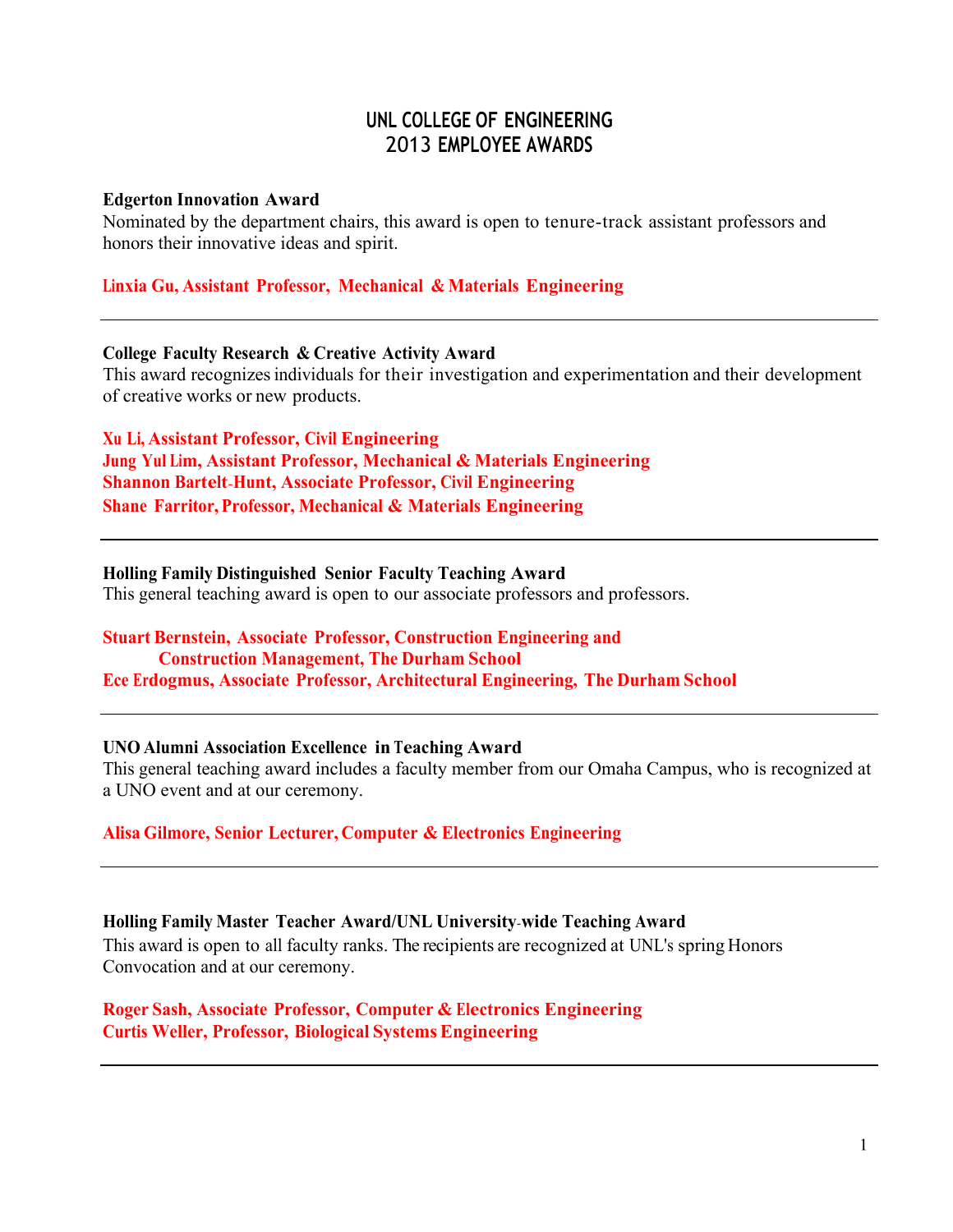**Holling Family Distinguished Teaching Award for Innovative Use of Instructional Technology**

This award honors the innovative and creative use of instructional technology in the classroom.

**Alisa Gilmore, Senior Lecturer, Computer & Electronics Engineering**

**Henry Y. Kleinkauf Family Distinguished New Faculty Teaching Award**  This general teaching award is open to our assistant professors.

**Josephine Lau, Assistant Professor, Architectural Engineering, The Durham School**

**Holling Family Distinguished Teaching/Advising/Mentoring Award** Chosen by eSAB, this award recognizes faculty for effectiveness as an adviser, mentor, and a classroom teacher.

**Stuart Bernstein, Associate Professor, Construction Engineering and Construction Management, The Durham School Kevin Cole, Professor, Mechanical & Materials Engineering**

#### **College of Engineering Faculty Service Award**

With this award, we recognize outstanding faculty for service to their department, the college and the university, as well as to their profession and community.

### **Yaoqing (Lamar) Yang, Assistant Professor, Computer & Electronics Engineering Carl Nelson, Associate Professor, Mechanical & Materials Engineering**

### **College Staff Award for Outstanding Support of Research Activities**

This award provides recognition forstaff members who demonstrate superior support of research activities at the department or college level.

## **Renie Hagensen, Post‐Award Grants Manager, Dean's Office Janet Renoe, Grants Specialist, Dean's Office**

## **Dean's Award for Exemplary Service to Students by a College Staff Member**

This award is presented to a staff member for exemplary service to our students.

### **Christine Warren, Student Services Coordinator, The Durham School**